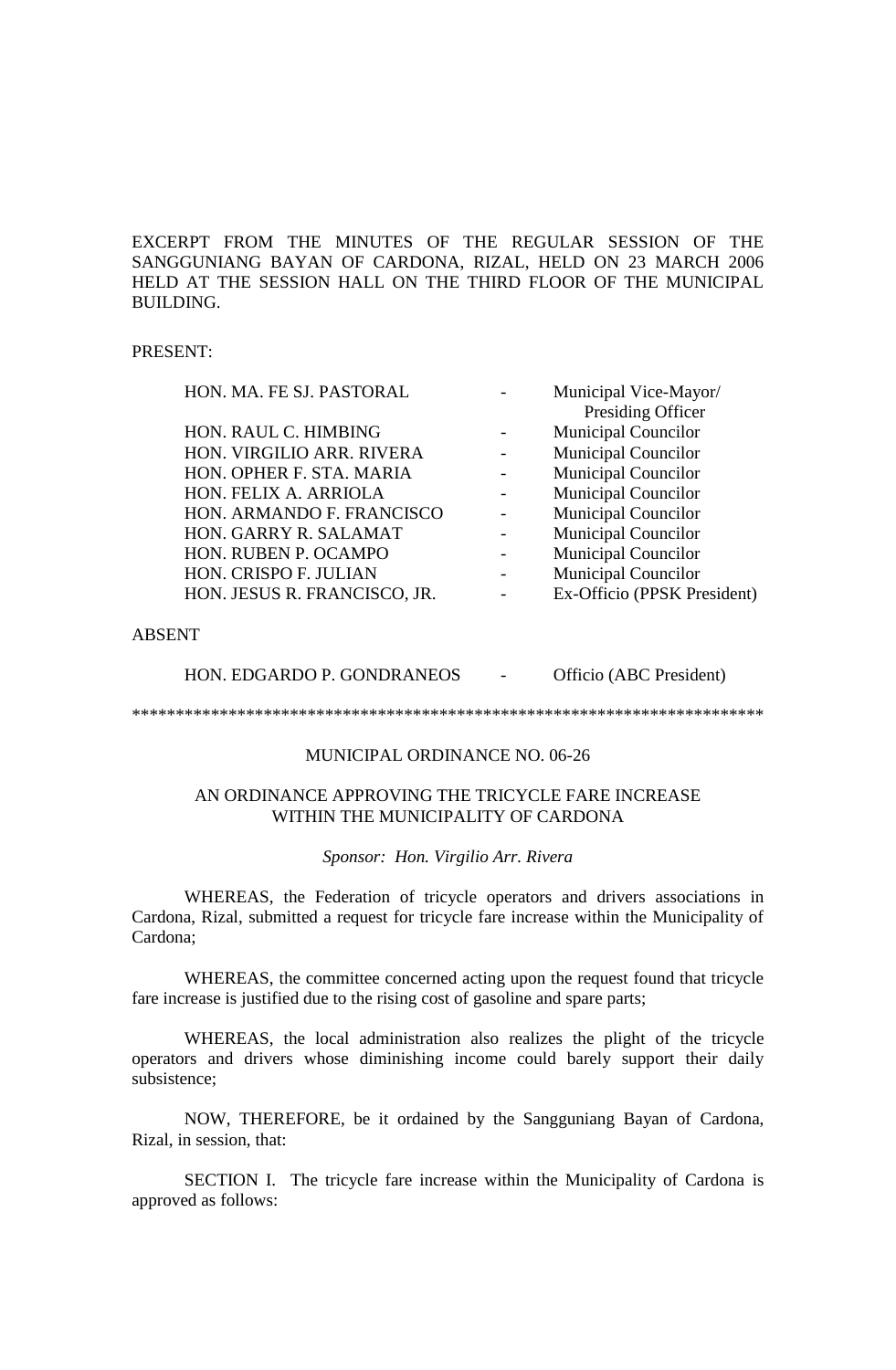# P. 2 / Ord 06-26

|                                  |                | Pat/           |                |                                        |                | Looc           |                |                |                    |                |                        |                 |                 |                | Da             |                |                |                | Ba             |                |        |
|----------------------------------|----------------|----------------|----------------|----------------------------------------|----------------|----------------|----------------|----------------|--------------------|----------------|------------------------|-----------------|-----------------|----------------|----------------|----------------|----------------|----------------|----------------|----------------|--------|
|                                  | Ba             | Pal            | Cala           | Lam                                    | <b>FP</b>      | Pan            | San            | Looc           | Pasu               | Tad            | Sam                    | Nag             | Da              | Dpx            | La             | Kuh            | Up             | Bal            | la             | Low            | Up     |
|                                  | yan            | eng            | han            | bing                                   |                | tok            | Mig            | Hosp           | $\ln$              | lak            | pa                     | san             | lig             | F/way          | tan            | ala            | Cal            | <b>SO</b>      | yng            | Amp            | Amp    |
|                                  |                | ke             |                | an                                     |                |                |                |                | han                |                | loc                    | dig             |                 |                |                |                |                |                |                | ucao           | ucao   |
| Bayan                            | $\overline{7}$ |                | $\overline{7}$ | $\tau$                                 | 8              | $\tau$         | 10             | $\overline{7}$ | 12                 | 10             | 15                     | 20              | $\tau$          | 8              | 9              | 10             | 8              | 12             | 20             |                | 10     |
| Palengke/Patunhay                | $\overline{7}$ | $\overline{7}$ | $\overline{7}$ | $\overline{7}$                         | 8              | $\overline{7}$ | 12             | 8              | 14                 | 13             | 20                     | $\overline{25}$ | $\overline{7}$  | 8              | 9              | 12             | $\overline{7}$ | 9              | 15             | $\overline{7}$ | 12     |
| Calahan                          | $\tau$         | $\tau$         | $\overline{7}$ | $\overline{7}$                         | 9              | 8              | 12             | 8              | 15                 | 15             | 25                     | 30              | 8               | 9              | 10             | 14             | $\overline{7}$ | 8              | 12             | 10             | 12     |
| Lambingan                        | $\overline{7}$ | $\overline{ }$ | $\mathbf{z}$   | $\overline{7}$                         | $\mathbf{z}$   | $\overline{7}$ | 10             | $\overline{7}$ | 10                 | 10             | 15                     | 20              | $\overline{7}$  | 8              | 8              | 9              | 8              | 10             | 15             | 8              | 12     |
| <b>Fish Port</b>                 | 8              | 8              | 9              | $\overline{7}$                         | $\mathcal{I}$  | $\overline{7}$ | $\overline{7}$ | $\tau$         | 8                  | 8              | 15                     | 20              | 8               | 9              | 10             | 12             | 10             | 15             | 20             | 10             | 14     |
| Looc/Pantok                      | $\overline{7}$ | $\overline{7}$ | 8              | $\overline{7}$                         | $\overline{7}$ | $\overline{7}$ | $\overline{7}$ | $\overline{7}$ | 8                  | 8              | 15                     | 20              | $\overline{7}$  | 8              | 9              | 12             | 9              | 13             | 15             | 9              | 12     |
| Looc/SanMig                      | 10             | 12             | 12             | 10                                     | $\mathcal{I}$  | $\tau$         | $\tau$         | 8              | 10                 | 10             | 16                     | 20              | 10              | 11             | 12             | 15             | 12             | 20             | 25             | 12             | 15     |
| Looc/Hospital                    | $\overline{7}$ | 8              | 8              | $\overline{7}$                         | $\overline{7}$ | $\overline{7}$ | 8              | $\overline{7}$ | $\tau$             | $\tau$         | 10                     | 15              | 8               | 9              | 10             | 12             | 10             | 15             | 20             | 10             | 13     |
| Pasuluhan                        | 12             | 14             | 15             | 10                                     | 8              | 8              | 10             | $\overline{7}$ | $\mathcal{I}$      | $\mathbf Q$    | 11                     | 16              | 10              | 11             | 12             | 15             | 12             | 20             | 25             | 12             | 15     |
| Tadlak                           | 10             | 13             | 15             | 10                                     | 8              | 8              | 10             | $\overline{7}$ | $\mathbf{Q}$       | $\overline{7}$ | $\overline{7}$         | $\overline{7}$  | 10              | 12             | 13             | 13             | 12             | 18             | 25             | 11             | 14     |
| Sampaloc                         | 15             | 20             | 25             | 15                                     | 15             | 15             | 16             | 10             | 11                 | $\overline{7}$ | $\overline{7}$         | $\tau$          | 20              | 18             | 19             | 20             | 26             | 27             | 28             | 16             | 20     |
| Nagsandig                        | 20             | 25             | 30             | 20                                     | 20             | 20             | 20             | 15             | 16                 | $\overline{7}$ | $\overline{7}$         | $\overline{7}$  | 25              | 25             | 25             | 27             | 28             | 29             | 30             | 18             | 25     |
| Dalig                            | $\overline{7}$ | $\tau$         | 8              | $\overline{7}$                         | 8              | $\overline{7}$ | 10             | 8              | 10                 | 10             | 20                     | 25              | $\overline{7}$  | $\overline{7}$ | $\overline{7}$ | $\overline{7}$ | 8              | 15             | 20             | 12             | 14     |
| Dupax/Floodway                   | 8              | 8              | 9              | 8                                      | 9              | 8              | 11             | 9              | 11                 | 12             | 18                     | 25              | $\overline{7}$  | $\overline{7}$ | $\overline{7}$ | $\overline{7}$ | 9              | 14             | 20             | 12             | 15     |
| Dalatan                          | 9              | 9              | 10             | 8                                      | 10             | 9              | 12             | 10             | 12                 | 13             | 19                     | $\overline{25}$ | $\overline{7}$  | $\overline{7}$ | $\overline{7}$ | $\overline{7}$ | 10             | 15             | 20             | 13             | 16     |
| Kuhala                           | 10             | 12             | 14             | 9                                      | 12             | 12             | 15             | 12             | 15                 | 13             | 20                     | 27              | $\overline{7}$  | $\overline{7}$ | $\overline{7}$ | $\overline{7}$ | 15             | 20             | 25             | 15             | 18     |
| <b>Upper Calahan</b>             | 8              | $\overline{7}$ | $\overline{7}$ | 8                                      | 10             | 9              | 12             | 10             | 12                 | 12             | 26                     | 28              | 8               | 9              | 10             | 15             | $\overline{7}$ | $\overline{7}$ | 12             | 12             | 15     |
| <b>Balso</b>                     | 12             | 9              | 8              | 10                                     | 15             | 13             | 20             | 15             | 20                 | 18             | 27                     | 29              | 15              | 14             | 15             | 20             | $\overline{7}$ | $\overline{7}$ | 8              | 12             | 15     |
| Balayong                         | 20             | 15             | 12             | 15                                     | 20             | 15             | 25             | 20             | 25                 | 25             | 28                     | 30              | 20              | 20             | 20             | 25             | 12             | 8              | $\overline{7}$ | 16             | 22     |
| Lower Ampucao                    | $\overline{7}$ | $\overline{7}$ | 10             | 8                                      | 10             | 9              | 12             | 10             | 12                 | 11             | 16                     | 18              | 12              | 12             | 13             | 15             | 12             | 12             | 16             | $\overline{7}$ | $\tau$ |
| <b>Upper Ampucao</b>             | 10             | 12             | 12             | 12                                     | 14             | 12             | 15             | 13             | 15                 | 14             | 20                     | 25              | 14              | 15             | 16             | 18             | 15             | 15             | 22             | $\tau$         | $\tau$ |
|                                  |                |                |                |                                        |                |                |                |                |                    |                |                        |                 |                 |                |                |                |                |                |                |                |        |
| HIGH SCHOOL: Minimum - P 6.00    |                |                |                | Kuhala - P $7.00$<br>Tadlak - P $7.00$ |                |                |                |                |                    |                | <b>Banyera Bangus:</b> |                 |                 | P 10.00        |                |                |                |                |                |                |        |
| ELEMENTARY:                      |                |                | P 4.00         | P 4.00                                 |                |                |                | P 4.00         |                    |                |                        |                 | 1 Kabang Bigas: |                |                | P 10.00        |                |                |                |                |        |
| <b>SENIOR CITIZENS:</b><br>P6.00 |                |                |                |                                        |                |                |                |                | 1 Case Soft drinks |                | P                      | 5.00            |                 |                |                |                |                |                |                |                |        |

NOTE: May bayad ang bata (edad 4-5 taong gulang) – P2.00.